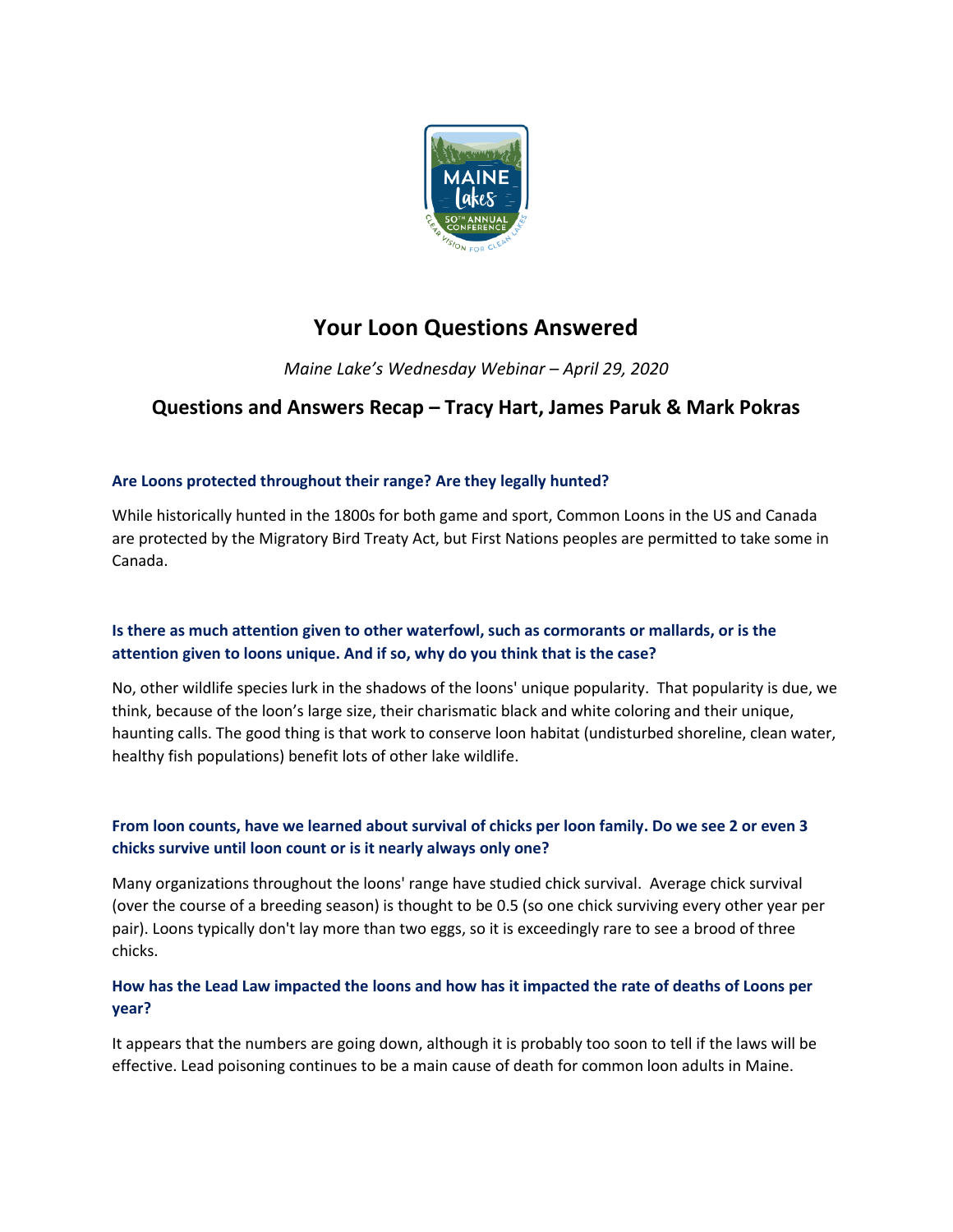#### **What is the present situation with loons and lead poisoning now?**

We are continuing to necropsy loon cadavers that are recovered in Maine to monitor causes of death. The Maine Department of Inland Fisheries and Wildlife is currently leading that effort.

### **Now that lead poisoning is in check, is it true that the #1 cause of death for loons is loon-on-loon fighting, particularly from loon impalement from underwater into the chest of its adversary. True?**

It appears that boat strikes and lead poisoning still cause more deaths than territorial disputes, although we do see evidence of that during necropsy - males and females both!

### **What can you tell me about the diet of the loons on a lake where there is an abundance of alewife?**

Most of the data about loon diets we get from studying what's in the gizzard of dead loons that have been turned in for necropsy. In general, loons will eat whatever is most abundant in their lake. It's logical that alewives would be a very good food source for loons, especially in Maine where their ranges have historically overlapped.

### **What impact did the BP oil spill off the coast of Louisiana have on loons?**

The level of oiling rates observed in loons suggests some population level impact, but it is unknown where many of these loons breed and loon censusing across Canada and upper Midwest did not reflect any significant decline in population.

#### **Has any research been done in the real Northern Maine - Aroostook County?**

There is some localized research efforts on Common Loons in Maine, but none that we know of in Aroostook County. Biodiversity Research Institute has a long-term study of loon productivity in the Rangeley area. Lee Attix of Loon Conservation Associates has done several local projects monitoring loon nesting success in the Belgrade Lakes and some other areas around the southern half of the state.

#### **Could you please give us the phone numbers to call when a loon needs help?**

Call the nearest dispatch center to reach a warden (Augusta 1-800-452-4664, Bangor 1-800-432-7381, or Houlton 1-800-924-2261). You can also reach out to Maine Lakes at 495-2301 or Maine Audubon at 781- 2330.

#### **Do loons return to the same lakes every year?**

Loons have high site fidelity in that they typically return near to where they hatched and then return typically to the same areas to nest from year to year.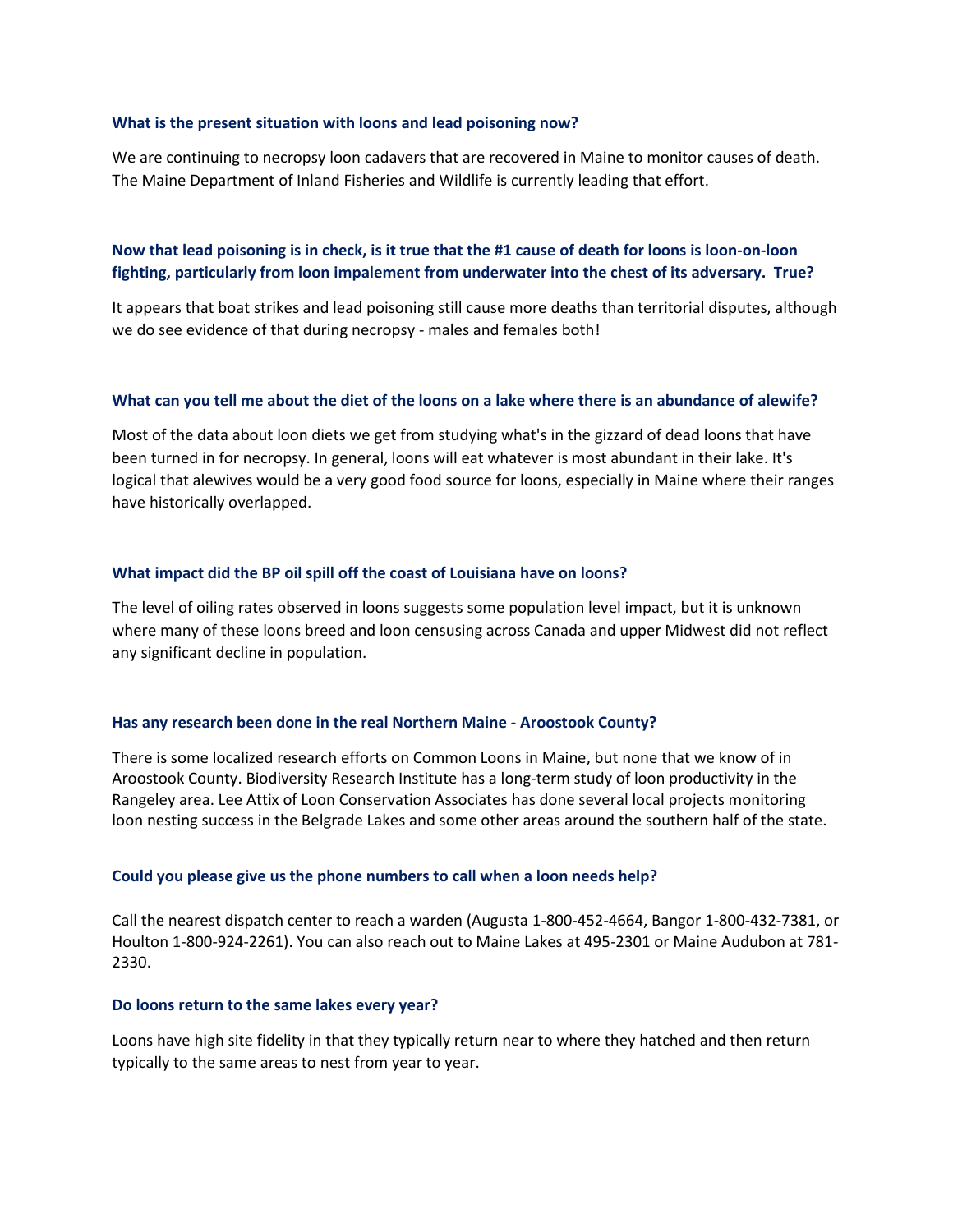**Thanks for all your work! We live on an 81-acre pond in Maine where two chicks born to the pair of loons in 2018. In 2019 and 2020, we have had four loons on the pond, all socializing together. Two of the loons look smaller than others. Is it likely that the chicks from 2018 came back to their native pond each summer? Have you seen this kind of community behavior before?**

Though hard to prove if the birds aren't color-banded, the speculation from researchers is that young probably do come back to visit their parents in the years before they start nesting. Otherwise, loons are very territorial and chase most other adults out of their territory.

### **Could the growth in the eagle population affect the number of loon chicks?**

Sure. Eagles are a top predator and loon chicks can be an easy prey item. However, Common Loons and Bald Eagles have coexisted across the same North American range for many thousands of years, and we believe Common Loon adults are able to protect their chicks from eagle predation by being vigilant and observant when eagles are around. Eagles and loons will continue to coexist for many more centuries to come!

### **We have lots and lots of eagles. I have not seen a lot of chicks, although we have plenty of loons, as well. How much do eagles prey on loon chicks?**

If they do, which I expect, it appears there is nothing we can do about it! See answer above, as far as we know, no one has collected data on the percentage of loon chick mortality due to eagles.

### **Do you think there will be differences with the loons' behaviors and population with the possibility of less camps being open and boats/people on the lake this summer?**

Great question. Loons do seem to get used to people, and on busy lakes loons may not be disturbed by much activity. There is anecdotal observation data from remote lakes that seems to point to those loons being much more sensitive to even minor human disturbances. Certainly less boat traffic this summer could help loons thrive (less wake, less direct disturbance of feeding families, lower chance of boat collisions), though the lack of people at camps may open the door for more predators like mink, skunk, and racoons getting to lakeside nest sites.

### **Does anyone have experience working with local fire departments in rescuing loons trapped on icedin lakes? We lost 3 loons to eagles last fall during an early ice-in. Fire departments have the equipment, wardens have the expertise. Can we get them together to rescue loons in the fall?**

Winter loon rescues are more common in other states such as NY and WI. It is dangerous and takes special equipment and training. As of right now, this is not being done in Maine, but several groups are discussing this for the future.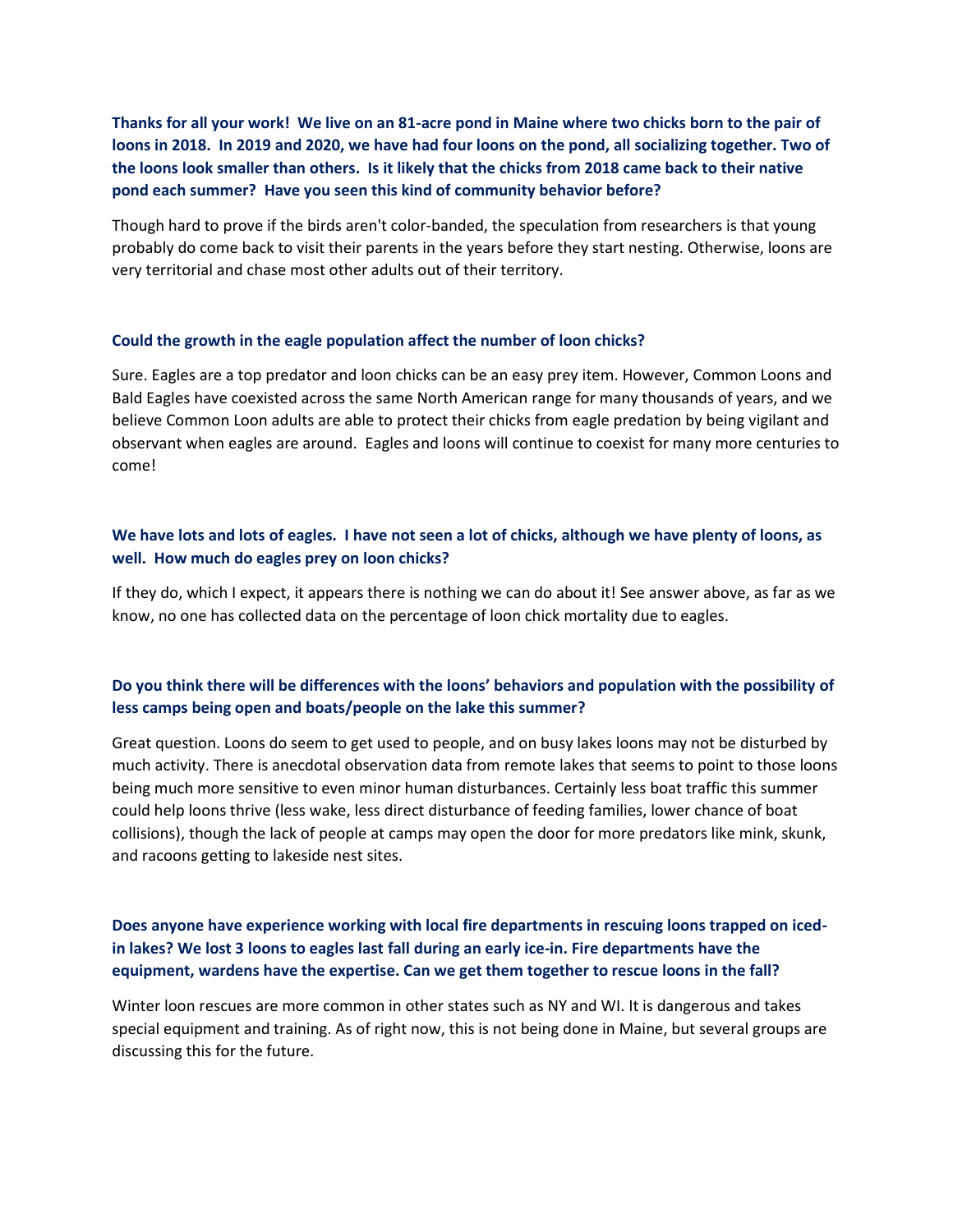#### **When do loons get banded?**

Loons are typically captured at night using a spotlight to immobilize them on the water and a longhandled net to bring them safely to the shore or boat. Biologists must have permits for this work. Banding has been on-going in Maine in specific locations where there are long-term studies (Rangeley).

### **How many pairs of loons were counted last year and how many chicks?**

The loon count tallies the number of adults and chicks seen on the third Saturday in July, and uses a sample of those observations to calculate the number of adults and chicks in the southern half of the state. For last years results, check here: **[https://www.maineaudubon.org/news/results-of-the-2019](https://www.maineaudubon.org/news/results-of-the-2019-loon-count/) [loon-count/](https://www.maineaudubon.org/news/results-of-the-2019-loon-count/)**

### **What can you teach us about rogue loons as we saw several on West Cove Summer 2018.**

"Rogue" loons can come into a territory and disrupt a pair. While often these rogues are males, they can also be females. They will challenge the nesting mates, and can sometimes have dramatic battle resulting in injury or even death. If the rogue loon takes over, they may injure or kill existing chicks on the territory and try to start a new nest with the mate that has been left behind.

### **How deep and how long can a Common Loon dive?**

Probably as much as 200 feet, though as visual predators they probably wouldn't be able to see or find much at those depths. Typical dives last less than a minute, though under stress, it's believed they can stay under for up to three minutes.

### **What percentage of Maine loons simply stay off the Maine coast during the winter?**

I don't believe anyone has a good handle on that number. There have been some studies of wintering loons back in the late 1970s but there are no good census numbers for the winter loon population.

### **I've read that Maine loons are somewhat larger than the mid-west loons because they migrate shorter distances and therefore are "fatter"… is that true?**

Yes, there is a gradient of loons getting heavier from west to east across the country. One theory is that because they have a shorter distance to migrate, they can afford to be heavier and use more energy to fly. However, that doesn't explain why loons in the Pacific Northwest would not also be heavier, as many of them have equally short migration routes.